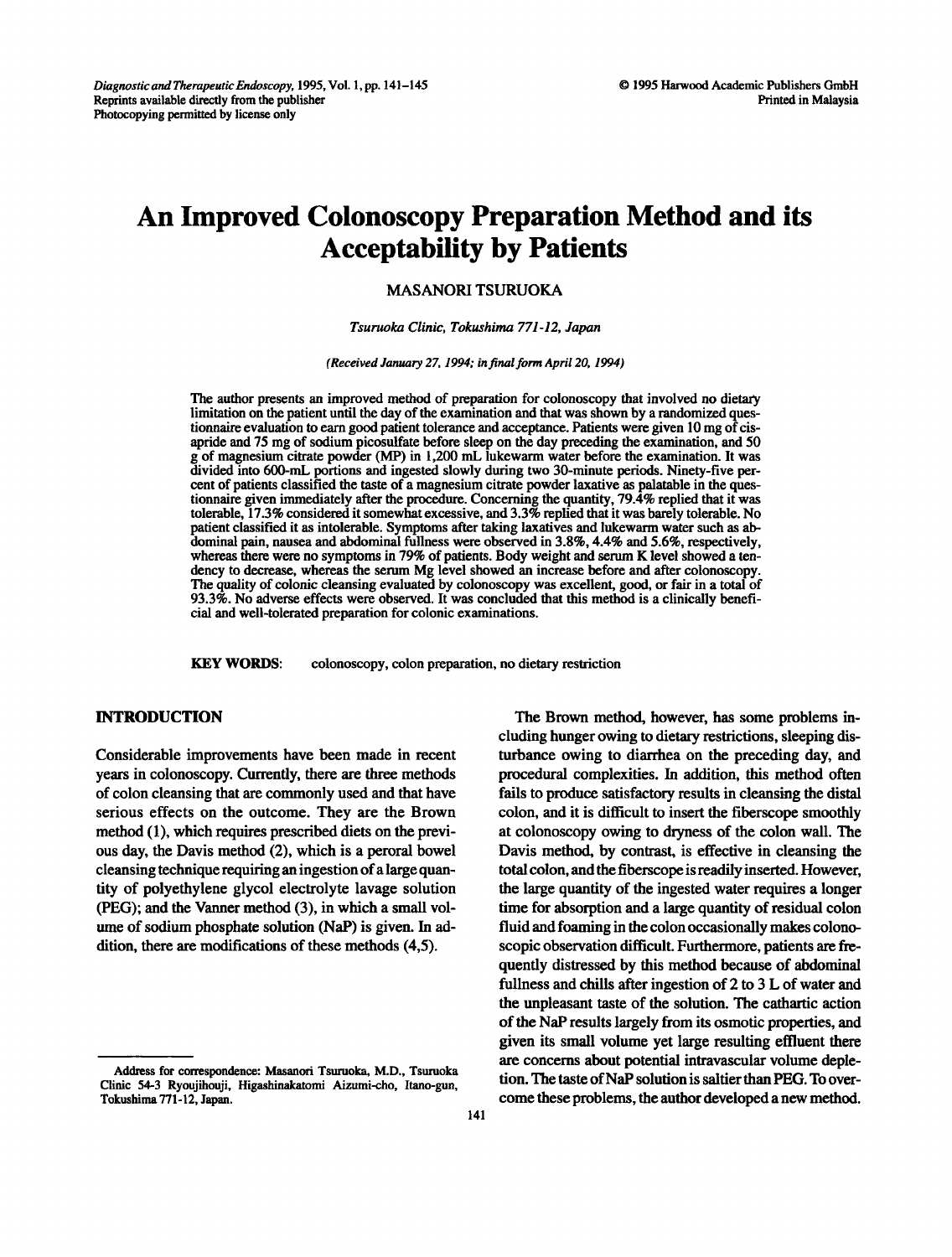## METHODS

The subjects were 180 patients (aged 16 to 83 years) who were scheduled for colonoscopy at our hospital. (Those with serious complications, such as heart disease, renal dysfunction, and liver cirrhosis were excluded.) Because no restrictions were placed on the diet the previous day, the patients could consume ordinary foods.

Before ingesting magnesium citrate powder (MP) (Horii Pharmaceutical Industries, Ltd., Osaka, Japan), the patient was instructed to take 75 mg of sodium picosulfate and 10 mg of cisapride before retiring the night before to soften the fecal texture and ease the transit of the intestinal contents to the lower intestinal tract.

On the day of examination, the patient was allowed no food, and 4 hours and 3.5 hours before examination, was instructed to slowly drink, in two 600-mL portions, 1,200 mL of lukewarm water in which <sup>50</sup> <sup>g</sup> of MP had been mixed thoroughly and which had a flavor suggestive of fruit juice.

A survey (via questionnaire) was administered at random to 100 of the test subjects (aged 18-78 years) to determine the degree of discomfort associated with the taste and quantity of liquid they were required to imbibe. Because the taste of this fluid plays a significant role in its acceptance, the survey was designed to compare and rate the flavors and acceptability of the liquid prepared by us, PEG, and the NaP solution developed by Vanner et al. by choosing one of three categories.

To evaluate the safety of the method presented here, the following clinical parameters were recorded in all cases on the day before and immediately before the examination: body weight, blood pressure, hematocrit, erythrocyte count, leukocyte count, serum electrolyte contents (Na, K C1, Mg and Ca), creatinine level, blood urea nitrogen, and blood urea acid.

The residual fluids in the colon shift with postural changes. Therefore the overall state of colonic evacuation at endoscopy was rated at one of the following five levels instead ofby examining various specific anatomic sites within the colon:

- Level 1—Excellent; no fecal residues are present, and the fluid remaining in the colon is almost clear.
- Level 2-Good; no fecal residues are present, but the remaining fluid is turbid.
- Level 3--Fair; small amounts of fecal matter remain in some sections, but the mucosal surface becomes clear by repeated irrigation and suction by fiberscope.
- Level 4-Poor; a large amount of fecal matter remains, and irrigation and suction are not sufficient to break it up.

Level 5—Inadequate; hard or semisolid fecal matter remains, preventing the passage of the colonofiberscope.

## **RESULTS**

## Evaluation of the Pretreatment by the Test Subject

Quality, flavor, and ease of swallowing the cleansing fluid In response to the questions on the flavor and volume of the liquid to be ingested, all patients stated that MP was easy to swallow. As for the bulk of the fluid, 79.4% stated that they experienced no discomfort, 17.3% considered the volume to be slightly excessive, 3.3% reported that they suffered a degree of discomfort, and none found it impossible to consume the required quantity. The preparation was described as "easy to ingest" by 95%, whereas only 5% reported difficulty in swallowing it (Table 1).

According to the evaluation by the 100 test subjects of the fluid used in the present procedure, PEG, and the NaP liquid, MP solution was the easiest to drink, followed by PEG, and the NaP liquid (in descending order of acceptance).

## Symptoms following ingestion of cathartics

The incidence of symptoms developing after ingestion of the cathartics included abdominal pain (3.8%), nausea (4.4%), and abdominal fullness (5.6%). None reported vomiting or chills, and 79% did not experience any symptoms (Table 2).

# Changes in Body Weight and Blood Pressure and Results of Hematologic Tests and Blood Chemical Analyses Before and After Colonoscopy

Table 3 shows body weights and the results of hematologic tests and blood chemical analyses before and after the colonoscopic procedure. The body weight decreased

|                                                  |  | <b>Table 1</b> Impression of patients on the amount of fluid intake and the |  |
|--------------------------------------------------|--|-----------------------------------------------------------------------------|--|
| taste of the laxative (magnesium citrate powder) |  |                                                                             |  |

| Item                              | <i>Impression</i>  | Results (%)<br>79.4 |  |
|-----------------------------------|--------------------|---------------------|--|
| <b>Ouantity of drinking water</b> | Tolerable          |                     |  |
|                                   | Somewhat excessive | 17.3                |  |
|                                   | Barely tolerable   | 33                  |  |
|                                   | Intolerable        | 0.0                 |  |
| Taste of laxative                 | Palatable          | 95.0                |  |
|                                   | Nonpalatable       | 5.0                 |  |

Table 2 Symptoms after taking laxatives

| Symptom                   | Results (%) |  |  |
|---------------------------|-------------|--|--|
| Abdominal pain            | 3.8         |  |  |
| <b>Nausea</b>             | 4.4         |  |  |
| <b>Abdominal fullness</b> | 5.6         |  |  |
| Vomiting                  | 00          |  |  |
| Anal pain                 | 7.2         |  |  |
| Chill                     | 00          |  |  |
| No symptom                | 79.0        |  |  |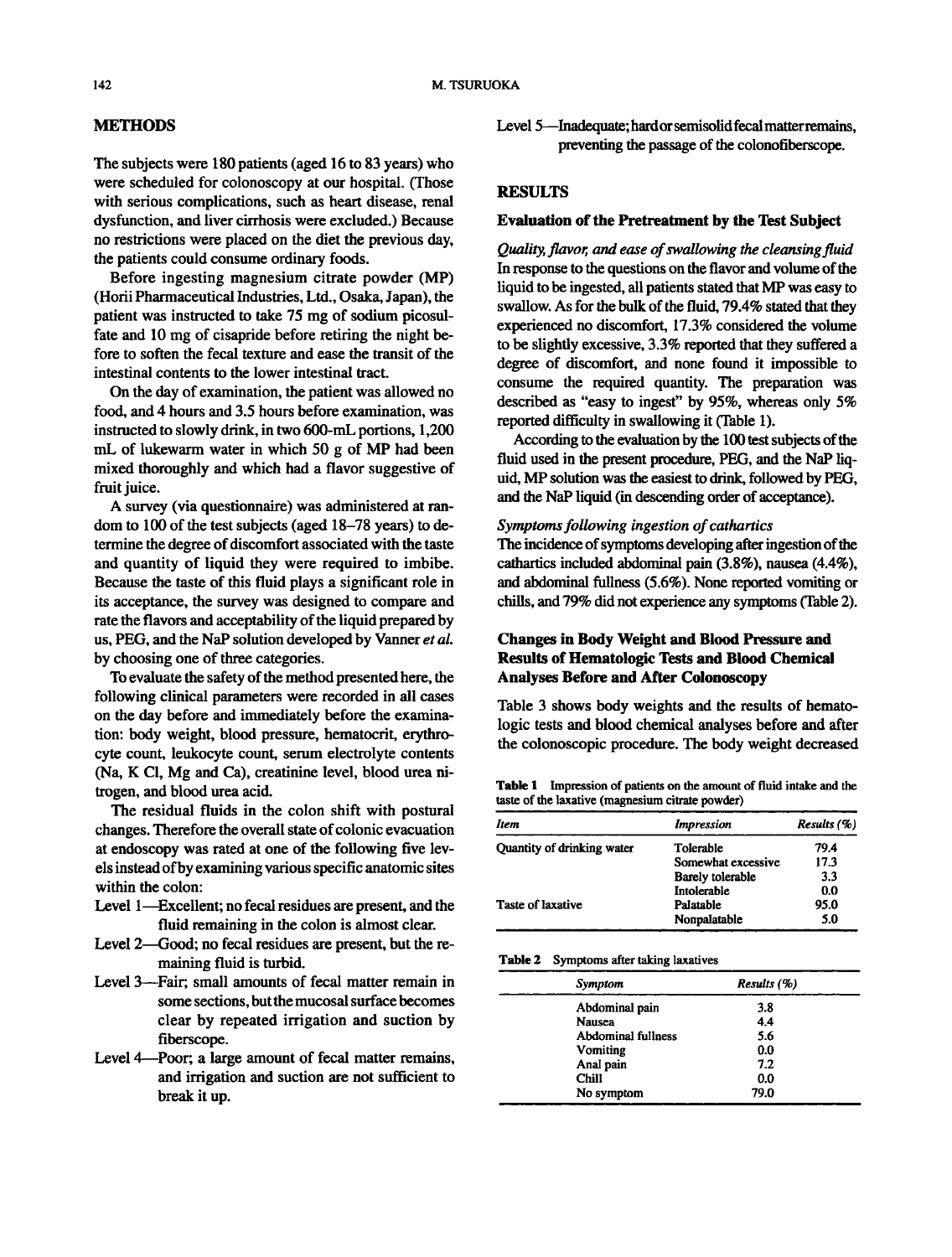|                             | <b>Before preparation</b> |                    |         | After preparation |                    |         |
|-----------------------------|---------------------------|--------------------|---------|-------------------|--------------------|---------|
|                             | <b>Mean</b>               | Standard deviation |         | Mean              | Standard deviation |         |
| Weight (kg)                 | 59.5                      | 士                  | 11.1    | 58.8              | 士                  | 11.1    |
| Blood pressure (Hg)         | 124.2                     | 士                  | 16.2    | 123.1             | Ŧ                  | 15.5    |
| Erythrocyte $(\times 10^4)$ | 434.2                     | 士                  | 45.5    | 431.4             | 土                  | 47.8    |
| Leukocyte                   | 5,741.7                   | 士                  | 1,198.1 | 5,985.0           | 士                  | 1,245.3 |
| Hematocrit (%)              | 39.2                      | 士                  | 3.3     | 39.3              | ±                  | 3.1     |
| BUN (mg/dl)                 | 14.3                      | 士                  | 3.6     | 12.9              | ±                  | 3.4     |
| Creatinine (mg/dl)          | 0.9                       | 士                  | 0.2     | 0.9               | 士                  | 0.2     |
| $UA$ (mg/dl)                | 5.0                       | 士                  | 1.5     | 5.1               | 士                  | 1.4     |
| Na (mEq/L)                  | 140.0                     | 土                  | 3.7     | 141.3             | $\pm$              | 2.3     |
| $Cl$ (mEq/L)                | 103.5                     | $\pm$              | 2.5     | 103.3             | 士                  | 2.5     |
| Ca (mEq/L)                  | 4.5                       | $\pm$              | 0.4     | 4.5               | 土                  | 0.2     |
| $K$ (mEq/L)                 | 4.1                       | 士                  | 0.4     | 3.9               | 士                  | 0.6     |
| $Mg$ (mEq/L)                | 2.0                       | 土                  | 0.2     | 2.2               | 士                  | 0.2     |

Table 3 Comparison of body weight and hematologic, and biochemical changes before and after colonic examination

Table 4 Cleansing effectiveness assessed with colonoscopy

| <b>Effectiveness</b> | %     |  |
|----------------------|-------|--|
| Excellent            | 16.7  |  |
| Good                 | 44.4  |  |
| Fair                 | 32.8  |  |
| Poor                 | 6.1   |  |
| Total                | 100.0 |  |

slightly in most (from  $59.5 \pm 11.1$  kg to  $58.8 \pm 11.1$  kg). Blood pressure showed no significant change. There were no changes between "before" and "after" colonoscopy in erythrocyte and leukocyte counts, hematocrit and serum calcium, and Na and C1 levels.

The serum K level showed a tendency to decrease (from  $4.1 \pm 0.4$  mEq/L to  $3.9 \pm 0.6$  mEq/L), whereas the serum Mg level showed a significant increase (from  $2.0 \pm 0.2$ ) mEq/L to  $2.2 \pm 0.2$  mEq/L, p<0.01), but both were still within the normal ranges.

# The Extent of Cleansing Determined by **Colonoscopy**

Table 4 shows the results of colonoscopic evaluation of colonic cleansing following the application of the present procedure. The sum of the excellent, good, and fair ratings was 93.9%. The mean amount of retained fluid solution during colonoscopy was from 30 to 100 mL.

## DISCUSSION

Many attempts have been made to improve colonic preparations and thus enhance the diagnostic accuracy of colonoscopy. However, there are still many problems to be solved regarding acceptability by the patient. The optimumpreparation for mostpatients before acolonoscopic procedure will be one that can be performed at home and meets the following conditions: pleasant flavor of the fluid to be ingested; a fluid volume that is not excessive; cleansing produced simply, safely, and rapidly; and a normal diet on the day before the examination.

In 1961, Brown (1) introduced a total intestinal irrigation procedure in which salt and contact cathartics were administered while the patient was on a low-residue, low-fat diet. Obviating the use of an enema, it was considered to be a revolutionary method of preparation. However, the dietary restrictions imposed by this procedure caused calorie insufficiency, and the patient often suffered from hunger. The procedure was complex, often interfering with the daily activities on the previous day. Furthermore, diarrhea on the night before the scheduled test often deprived patients of sleep. In some cases, the cleansing effect was insufficient in deep crypts of the colon and it was difficult to insert the fiberscope smoothly owing to the dryness of the colon wall.

In 1980, Davis et al. (2) developed a pretreatment procedure using polyethylene glycol. Its intestinal cleansing effect was excellent. The procedure allows consumption of normal meals until the day before the examination, a marked improvement over Brown's procedure. However, the original method by Davis required 3 to 4 L of PEG, which is salty and difficult to ingest in a relatively short time until the patient passes clear fluid. This was poorly tolerated and not readily accepted by patients. Although the procedure produced an excellent colonic cleansing effect, a large volume of fluid remained (6,7).

Villen and Rytkonen (1990) reported a study using only 1.5 L of PEG, but their method required some dietary restrictions on the day before the colonoscopy, and the inclusion of PEG meant <sup>a</sup> salty taste (8). In addition, there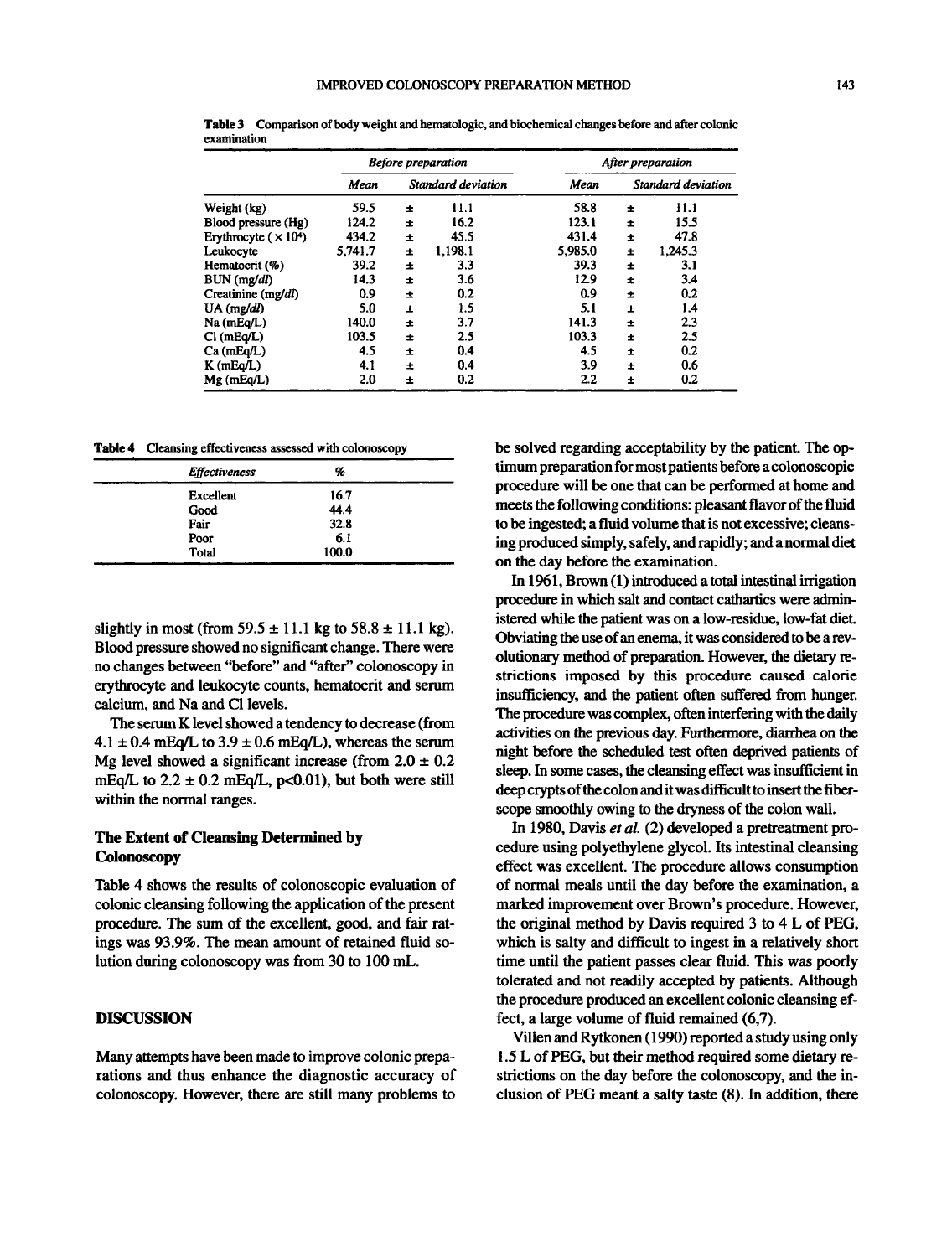is a modification of this method with improved taste and less net water (4,5). Furthermore, occasionally a foaming phenomenon provoked in the intestines resulted in extra time being required for suction during colonoscopy and frequent interference with the visual field (9-11).

Vanner et al. (1990) proposed a procedure in which 45 g of NaP fluid was given twice. This method was more acceptable for patients because it only required ingestion of a small amount of liquid; however, it was associated with shortcomings such as hospitalization, restrictions on the evening meal the night before, the taste of the fluid, which was even saltier than PEG, and a large volume of remaining fluid. Furthermore, it was up to the individual patient to replenish fluid despite exacerbated diarrhea, thus exposing the patient to the hazard of dehydration.

The author set out to develop a preparatory procedure for colonoscopy that would eliminate the above-described problems and ease discomfort to the patient and developed a method that permits consumption of a normal meal on the day before the examination (12).

The present study introduces a simplified procedure in which the author's previous procedure was modified by adding cisapride, an agent to enhance gastrointestinal motility, reduce the volume of the fluid to be consumed and which is given in two divided dosages. It has been reported that with the procedure of Davis et al., and Vanner et al., a large volume of fluid remained in the colon (3,7). In the present study the amount of remaining fluid in the colon was small.

The quantity of absorption of the retained fluid during colonoscopy was little by the present method. The patient's acceptability of the procedure improved markedly. Many experienced none of the symptoms that had been associated with earlier procedures. None reported chills and vomiting, which sometimes occurred when the PEG procedure (and its modification) was employed, in which a patient is required to consume a large quantity of cold liquid, chilled to make it more palatable. The fluid used in the present procedure is free of any unpleasant flavor and the patient can consume it at a lukewarm temperature. These differences appear to explain the absence of the development of chills and vomiting in those undergoing this new regimen.

Flavor has a significant effect on the patient's acceptance. Both PEG and NaP fluid are very salty and unpalatable. The MP solution, when dissolved in lukewarm water, produces a flavor similar to that of fruit juice. It was ingested with relative ease thus improving the acceptability of the present procedure. According to the results from our questionnaire, 95% stated that they ingested the specified quantity of the fluid without experiencing any distaste or discomfort. Thus the taste was well accepted by the test subjects. Only 5.0% reported that they ingested it with effort. All were able to consume the specified amount, leading to a successful test.

Although some innovations have been added to the PEG procedure to improve the taste of the fluid, including administration of orange juice (13), addition of saccharine and lemon essence (11), removal of sulfates from PEG (4), and reductions in the Na and sulfate contents (5), the PEG procedure does require the intake of a large quantity of fluid, and many patients complain about abdominal fullness during the test.

Few complained of fullness during the present improved procedure. It is believed that the difference was probably a result of the reduction in volume of the fluid to 1,200 mL, which was divided into 2 600-ml portions and ingested slowly on two separate occasions.

Loss in body weight, electrolyte imbalance, and dehydration may develop owing to exacerbated diarrhea associated with the preparation for colonoscopy. Therefore body weight, blood pressure, and the results of hematologic tests and blood chemical analyses recorded before and after the pretreatment were compared. Body weight and the serum K level showed <sup>a</sup> tendency toward reduction, whereas the serum Mg level rose significantly. However, none of these data exceeded the normal ranges. No patient exhibited a rise in hematocrit levels. The reduction in body weight was believed to be caused by evacuation of the intestinal content and fasting on the day of the examination. In those cases in which the colonoscopic evaluation revealed excellent to fair colon cleansing, the vascular and mucosal surfaces could be closely observed through repeated suction and irrigation. In the present improved procedure, 93.9% of the patient population showed excellent to fair cleansing results, permitting a complete endoscopic examination.

The improved preparation procedure for colonoscopy described in this report was found to be safe and to cause little discomfort and could be accomplished at home. Selfadministration has an added advantage: it saves health services manpower.

As described above, the procedure for colonoscopic preparation designed by the author requires fasting only on the day of examination. The flavor of the fluid is satisfactory, and its volume is relatively small. The patients do not suffer from dehydration. Thus the clinical efficacy of this procedure is believed to be significant.

## ACKNOWLEDGMENTS

This paper was presented in part at the 11th Colorectal Mass Survey Research Meeting on July 27, 1991, at